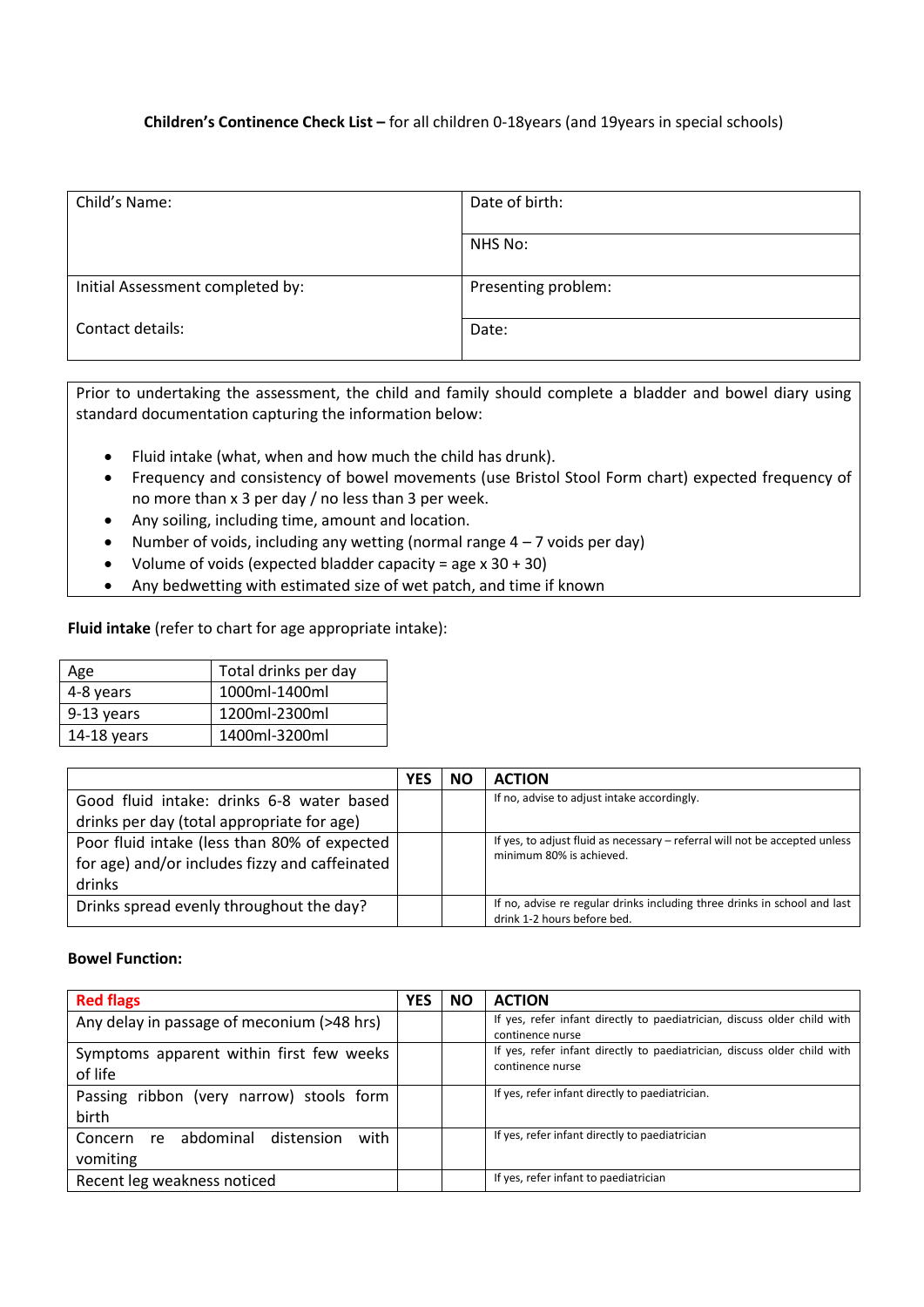| <b>History</b>                            | <b>YES</b> | <b>NO</b> |                                                                         |
|-------------------------------------------|------------|-----------|-------------------------------------------------------------------------|
| Less than 3 bowel movements per week (in  |            |           | If yes, consider constipation – refer to local level 1 pathway          |
| non-breastfed baby and weaned baby)       |            |           |                                                                         |
| Has frequent daily soiling?               |            |           | If yes, consider faecal impaction - refer to constipation pathway       |
| Stool consistency (use Bristol Stool Form |            |           | If yes, consider potential for constipation - refer to local level 1    |
| Chart) reported to be 1-3 or 6-7          |            |           | pathway                                                                 |
| Often or occasionally opens bowels during |            |           | If yes, consider if toilet refusal in the day (behavioural issue) or if |
| sleep?                                    |            |           | underlying constipation                                                 |
| Struggles to open bowels, withholds, has  |            |           | If yes, suggestive of constipation – refer to local level 1 pathway     |
| pain with bowel motions, has frequent     |            |           |                                                                         |
| abdominal pain?                           |            |           |                                                                         |
| Other? (describe)                         |            |           | If concerned discuss with continence nurse, or refer on to GP or        |
|                                           |            |           | paediatrician, as appropriate                                           |

# **Daytime Bladder Problems:**

| <b>Red flags</b>                             | <b>YES</b> | <b>NO</b> | <b>ACTION</b>                                                                                          |
|----------------------------------------------|------------|-----------|--------------------------------------------------------------------------------------------------------|
| History of repeated UTIs                     |            |           | If yes, refer to GP for further investigation.                                                         |
| Child (particularly girls) reported to<br>be |            |           | If yes, refer to GP for further investigation.                                                         |
| always wet during the day                    |            |           |                                                                                                        |
| Any reported straining to void or weak       |            |           | If yes, refer to GP for further investigation.                                                         |
| stream                                       |            |           |                                                                                                        |
| <b>History</b>                               |            |           |                                                                                                        |
| Voids either >7 or <4 times per day          |            |           | If yes, check fluid intake to ensure within recommended amount and<br>refer to daytime wetting pathway |
| Is toilet trained and has wetting accidents  |            |           | If yes, refer to daytime wetting pathway                                                               |
| during the day                               |            |           |                                                                                                        |
| Some reported frequency (voids $> x7$ ) or   |            |           | Advise re regular toileting (eg 2 hourly) plus regular drinks                                          |
| urgency (has to dash to the toilet)          |            |           |                                                                                                        |
| Child has failed to achieve day time dryness |            |           | If yes, refer to toilet training pathway                                                               |
| at all by age 3 years                        |            |           |                                                                                                        |
| Other? (describe)                            |            |           | If concerned, discuss with continence nurse                                                            |

## **Toileting issues** (from age 2 years including those with additional needs):

| Behavioural problems or anxieties about<br>using the toilet?                | Consider behavioural support techniques                                              |
|-----------------------------------------------------------------------------|--------------------------------------------------------------------------------------|
| Has a mobility that interferes with ability to<br>sit on the toilet safely? | Consider referral to OT                                                              |
| Gives no indication of needing to use the<br>toilet?                        | If yes, refer to toilet training pathway.                                            |
| Never or rarely passes urine or opens bowels<br>on the toilet/potty?        | If yes, refer to toilet training pathway.                                            |
| Insists on nappy for opening bowels or other<br>toilet refusal?             | If yes, consider behaviour modification programme.                                   |
| Other? (describe)                                                           | If concerned, refer to toilet training pathway and discuss with<br>continence nurse. |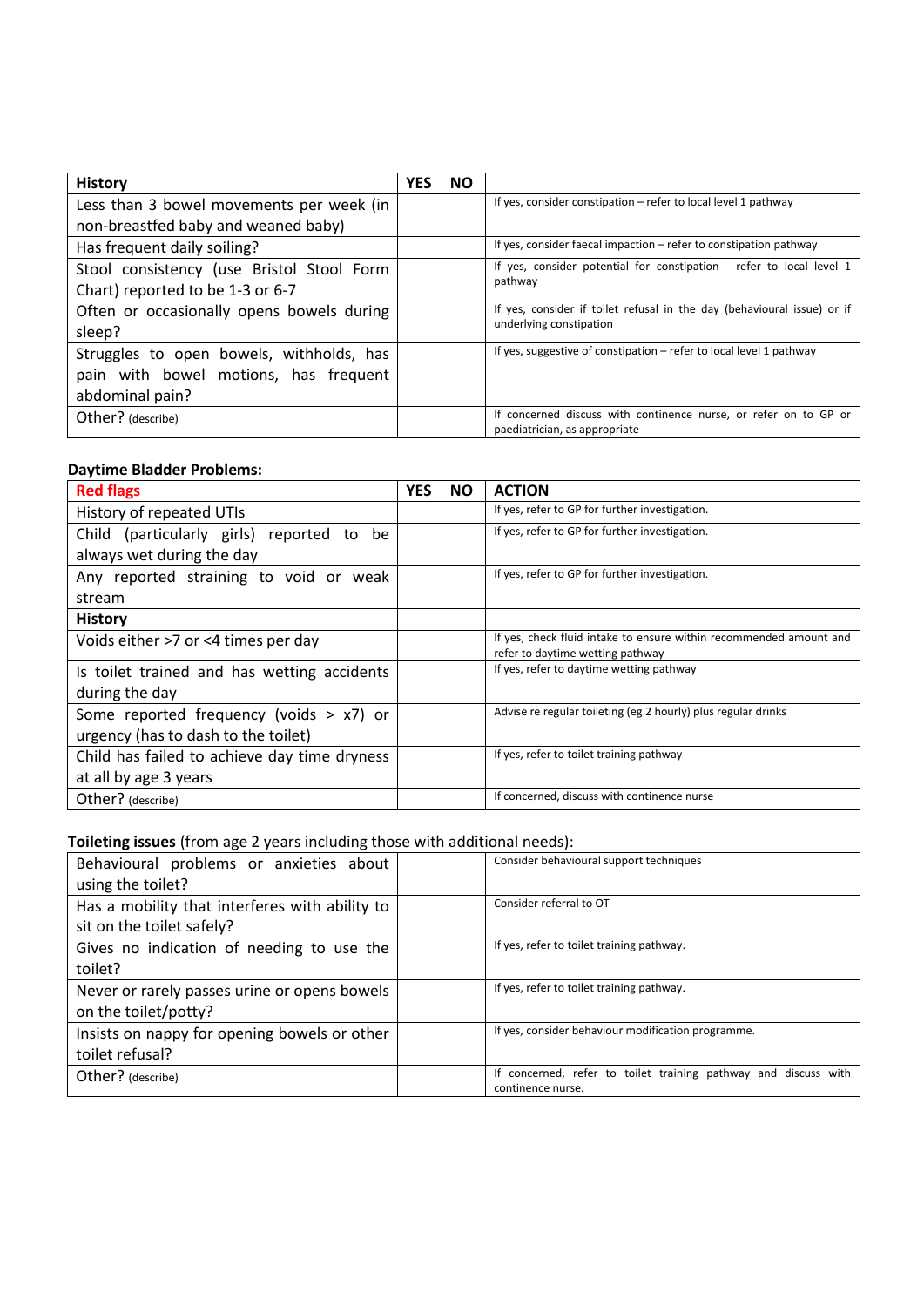# **Night time wetting** (children over the age of 4 yrs):

| <b>Red flags</b>                         |                                                                               |
|------------------------------------------|-------------------------------------------------------------------------------|
| Reported weight loss or excessive thirst | Refer to GP for investigation (eg urinalysis and blood sugar)                 |
| Some concern re parental intolerance     | If yes, follow local safeguarding policy                                      |
| safeguarding issues                      |                                                                               |
| <b>History</b>                           |                                                                               |
| Is wet more than two nights a week?      | If yes, clinically significant refer to bedwetting pathway                    |
| Wakes after wetting                      | Possible overactive bladder – confirm no daytime symptoms                     |
| Other? (describe)                        | Refer to bedwetting pathway and discuss with continence nurse if<br>concerned |

**NB: ensure additional information is documented in child's notes and included on any referrals.**

### **OUTCOME:**

| Advice offered: (provide details)                       |      |  |  |  |
|---------------------------------------------------------|------|--|--|--|
| Information sheets provided to family (provide details) |      |  |  |  |
| Commenced on pathway: (details of pathway)              |      |  |  |  |
|                                                         |      |  |  |  |
| Date for reassessment/review:                           |      |  |  |  |
| Referred to continence service                          | Date |  |  |  |
| Signature                                               | Date |  |  |  |